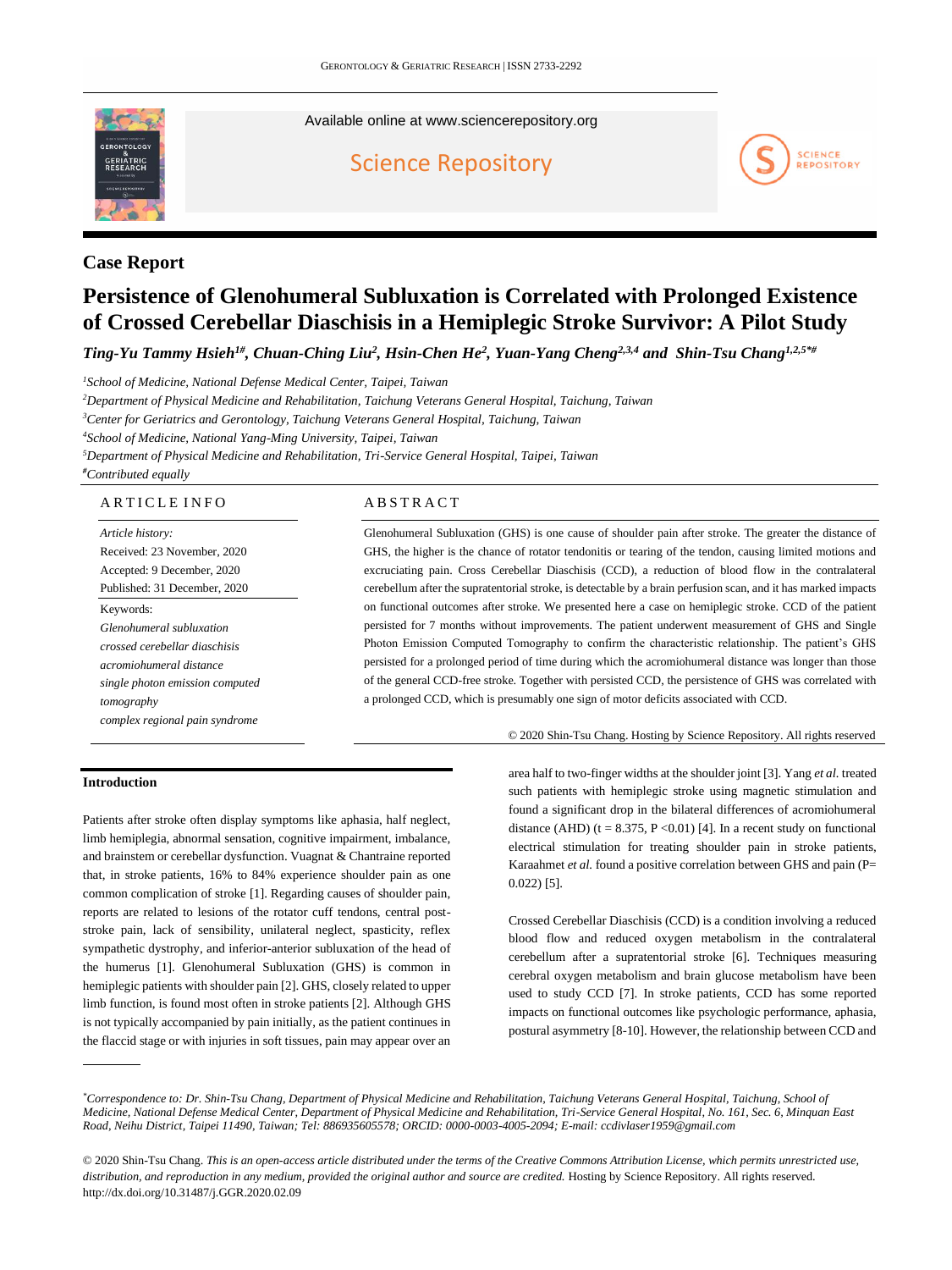GHS remained unexplored. Here we present a case involving hemiplegic stroke, where we found that the persistence of GHS was correlated with a prolonged CCD.

### **Case Report**

A 52-year-old woman, upon waking up from a nap on 2018/04/12, suddenly suffered from an unsteady gait and reduced body sensation on her right side. She was soon sent to a local medical center. Her consciousness was clear, pupils: 2+/2+, with vital signs of BP: 132/81, HR: 80, RR: 22, BT: 36. A neurological examination revealed manual muscle testing (MMT) as 5 in left-sided limbs, 3 in right upper extremity, and 2 in the right lower extremity, and an initial NIHSS of 5. The initial computed tomography (CT) revealed no signs of intracerebral hemorrhage, and she was diagnosed with acute cerebral infarction in her left cerebral hemisphere and a right-side hemiplegia. Early next morning (4/13), her neurologic deficits exaggerated. A brain CT was quickly performed, revealing a massive acute hematoma at her left frontoparietal lobe, leading to edema and subfalcine herniation. She underwent an emergent decompressive craniotomy, and her intracerebral pressure was monitored. The surgical operation involved cranioplasty and

## **Brain Perfusion Scan SPECT**  $(2019/05/30)$

ventriculoperitoneal shunting. The patient was transferred to the Intensive Care Unit for post-operative care. She was then housed in an ordinary ward where she subsequently underwent inpatient rehabilitation. The patient was finally discharged and received inpatient rehabilitation in several hospitals during the following months.

Due to persistent right hemiplegia and aphasia, she visited our hospital for the first time on 2019/05/29. On examination, a remarkable pain, with allodynia, was noted at her right upper extremity. The right hand and palm appeared clearly swollen. There was a gap at the shoulder joint of approximately half- to two-finger widths. Musculoskeletal sonography excluded the possibility of partial/complete tear of the rotator cuff. Single Photon Emission Computed Tomography (SPECT) with 99mTc Ethyl Cysteinate Dimer (ECD) was arranged to evaluate cerebral blood flow. Relatively reduced radioactivity was found in the left temporal, left medial frontal regions, left striatum, and left thalamus, as well as the right cerebellum (Figure 1). The impression of CCD was noted on her right side. Of interest, we also noted an increased uptake at the right thalamus (Figure 1). X-ray films of the shoulder joint were analysed on 2019/07/08, showing clear signs of GHS. An AHD of 21.6 mm was measured on the right side and 10.8 mm on the left side (Figure 2).

# **Brain Perfusion Scan SPECT**  $(2019/12/31)$



Figure 1: The Tc-99m ECD brain perfusion SPECT study of our case. Left panel shows the first images with decreased radioactivity in the left frontoparietal (upper), left striatum and thalamus (middle), and right cerebellum (lower), e.g., crossed cerebellar diaschisis in the right cerebellum. Right panel is the second images showing identical uptake in the left panel, except that the uptake of the right thalamus changes from increased uptake to normal uptake.

During the following 6 to 7 months, the patient experienced right-sided hemiplegia while still able to walk slowly by herself under supervision. Her pain in the right shoulder nevertheless persisted, even after aggressive rehabilitation for 5 months, including steroid injections to the right GH. When her right arm was passively pulled back or raised horizontally over 80°, she felt pain. The outward extension was >70°, and

the backward was >20<sup>o</sup>. Shoulder sonography still revealed negative. The AHD was measured 19.6 mm on the right and 8.4 mm on the left (Figure 2). The second Brain ECD-SPECT showed CCD remaining on the right side, but not the prior hyperperfusion in the right thalamus (Figure 1).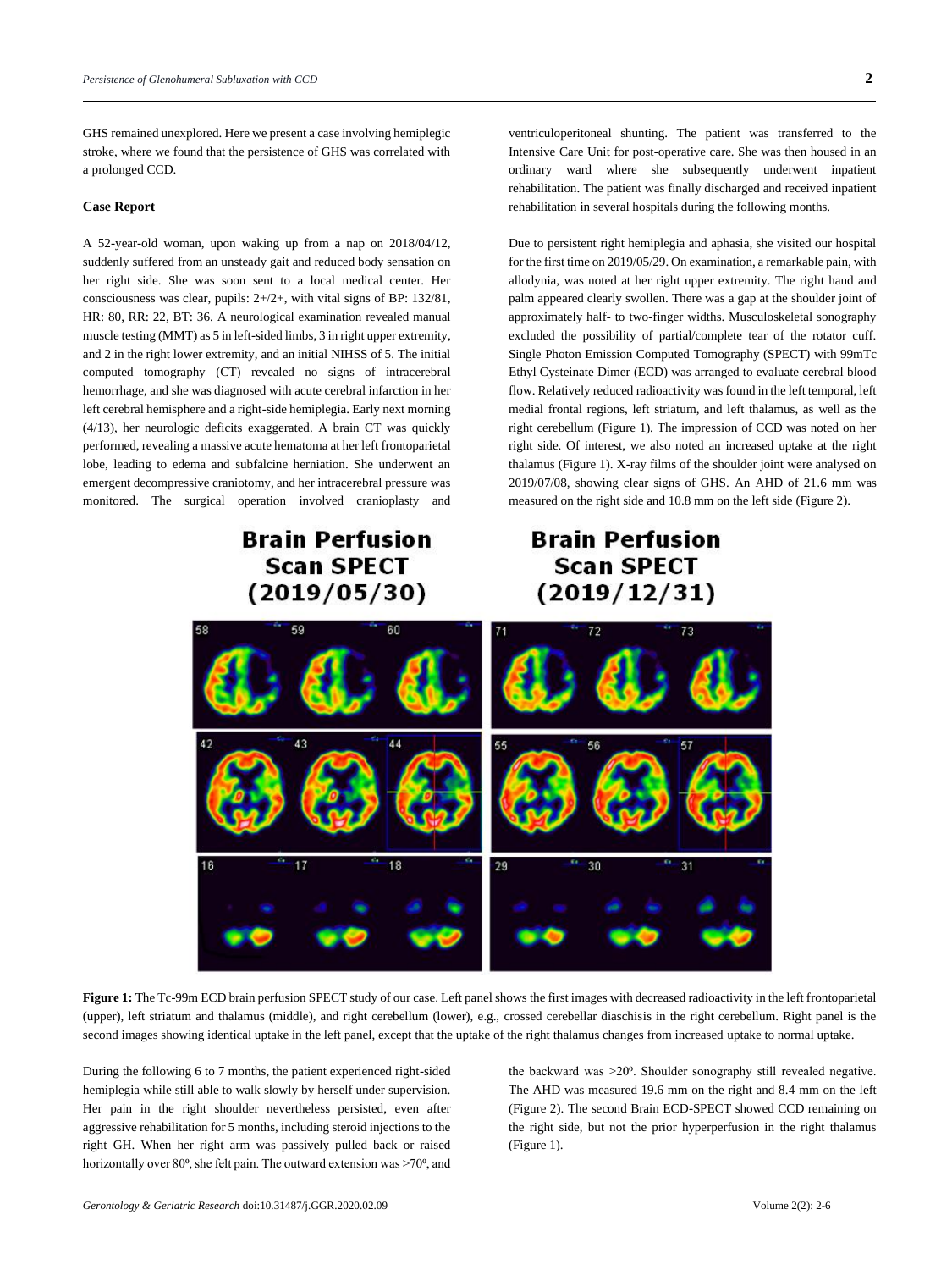

**Figure 2:** Plain X-ray films of our patient showing the shoulder joint. Values of AHD measured by radiographic software (Smartiris) are indicated on the images, and GHS is remarkably obvious on the affected side (right) (see left upper and left lower). The first images show an AHD in the affected side (right) of 21.6 mm, compared with 10.8 mm on the other side (upper panel). The second images show AHD of 19.6 mm in the affected side (right) vs. 8.4 mm on the left side (upper panel). Nearly 5 months later, the difference of AHD on the affected side changed minimally (by only 2 mm), which likely was closely correlated with persistent CCD. AHD: acromiohumeral distance; CCD: crossed cerebellar diaschisis; GHS: glenohumeral subluxation.

### **Discussion**

For two decades, various methods have been used to study the impact of CCD on stroke-related symptoms like postural asymmetry [1]. It is generally believed that CCD is caused by an interruption of either the cortico-ponto-cerebellar pathway or the dentate-rubro-thalamo-cortical pathway [11, 12]. However, no study has been done to explore the close relationship between GHS and CCD. One possible reason for that is both GHS and CCD are considered symptoms of stroke, and they occur together. Based on the clinical presentation, we hypothesized that if GHS incorporates CCD, CCD will exacerbate GHS. In general, the average AHD is 9 mm. An AHD >9.5mm indicates the presence of GHS [13]. If the AHD is larger, it may be due to dislocation. The AHD, from calculations in our case, was 21.6 mm ( $1<sup>st</sup>$  film) and 19.6 mm ( $2<sup>nd</sup>$  film) (Figure 2). We found that CCD had caused the patient's right arm to experience a downward displacement more severely than those patients without CCD, having a mean AHD of 16.4 to 18.0 mm. This patient with hemiplegic stroke demonstrated the close relationship between a persistent GHS and a prolonged CCD.

Traditionally, GHS is considered due to three causes. First, because the tension on shoulder-supporting muscles is low, there is little muscle activity. Gravity, therefore, pulls the arm down. Second, the joint capsule of the glenohumeral joint is loosened. Third, because the range of shoulder joint motion is the greatest amongst all joints in the body, any incorrect posture may cause the arm to be pulled and the shoulder dislocated. These three causes lead to the scapular bone being moved away from the joint cavity. It is likely that stroke produces hemiplegia, leading to reduced muscle tensions around the joint, destabilizing the

joint. The greater the distance produced, the higher the chance of rotator tendonitis, tearing of the tendon and accumulation of synovial fluid. If this condition goes undetected early, and is improperly handled, it may cause shoulder pain and limit shoulder movements. However, our patient did not have problems with her shoulder joint prior to her stroke episode, and a bigger AHD, which persists far from the common length measured in a hemiplegic shoulder is not a good sign.

The relationship between CCD and GHS could be better understood given first a good background knowledge of the Complex Regional Pain Syndrome (CRPS). CRPS is a neuropathic pain disorder that develops as a response to traumatic lesions or nerve damages [14]. Patients with shoulder-hand syndrome likely have GHS at higher incident rates than those of other hemiplegic patients [15]. Interestingly, our patient had upper limb pain/allodynia and swelling of the hand, all of which are consistent with an acute onset of CRPS. In addition, the patient's initial SPECT scan revealed increased uptakes at the right thalamus, a brain structure known to be associated with acute onset CRPS [16]. CRPS can also occur simultaneously with CCD [17]. Our finding indicated the importance of the spino-reticulo-thalamic pathway, which goes upward ipsilaterally to the thalamus.

Serrati *et al.* used the Mathew and Orgogozo scales to study the relationship between CCD and clinical outcomes on Day 60 and reported that CCD in the early chronic stage is strongly associated with the neurologic outcome [18]. A recent study confirmed that CCD is associated with severe functional impairments, and that may adversely affect functional outcomes in cognitive function, ambulatory function, and ADL during the subacute rehabilitation phase of the stroke [19]. Our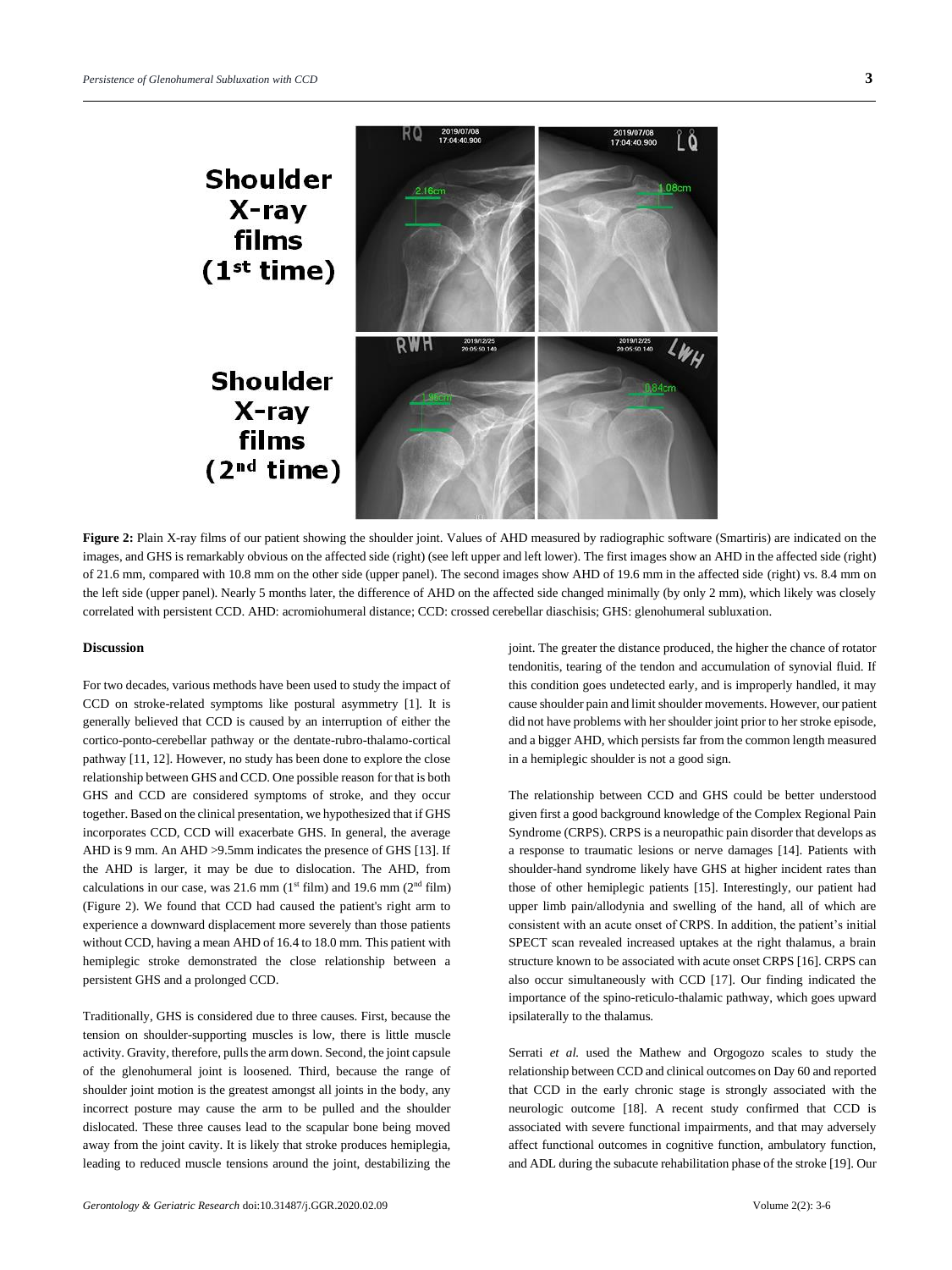patient had a severe GHS. Additionally, her GHS condition also persisted together with AHD on a period of time longer than those of an average CCD-free stroke patient. Findings were consistent with the severity of GHS of our patient. Speculation has been made that CCD worsens shoulder joint problems after the stroke.

With respect to the pathophysiological mechanisms underlying CRPS and GHS, one could infer them based on the following two phenomena. First, the severity of CRPS is related to sensory disturbances and spasticity, as well as the severity and recovery of motor deficits [20]. An important factor in CRPS is the reorganization of the central nervous system, particularly affecting the primary somatosensory cortex [20]. One study reported a significant influence related to neglect and sensory impairment, which may lead to additional trauma or disturbed pain perception [21]. According to our case, we speculated that CRPS may result in sensory impairment, affecting the right limb and shoulder joint more seriously. The sympathetic nervous system can modulate the metabolic and hormonal regulation of bone and its mechanical microenvironment [22]. Second, chronic pain originating from musculoskeletal or neuropathic lesions is subject to central sensitization, a process that increases the responsiveness of nociceptive neurons in the CNS to normal or sub-threshold afferent inputs [23].

It is, therefore, reasonable to say that central sensitization worsens a patient's GHS problem. The main cause of GHS in post-stroke patients is also associated with impaired sensory pathways, besides muscle fatigue. Another study pointed out that nerve injury could exacerbate the patient's shoulder injury. We speculated that CCD would worsen the GHS. We, therefore, assumed the affection of CRPS toward GHS, and that indirectly inferred the relationship between CCD and the severity of GHS. From the perspective of CRPS on the sensory system, we suspected that CRPS indirectly affects the severity of CCD and supporting a relationship between CCD and GHS is. The above arguments regarding the pathophysiology of GHS and CCD are illustrated in (Figure 3). In addition to its medical use, the AHD measurement is also helpful to physical therapists and sports coaches in deciding if their athletes can benefit from specific motion training. Normally, the AHD of healthy shoulders is 9±2 mm (range between 7 and 11 mm) [24]. With active shoulder abduction, trained athletes show a larger AHD compared with controls. Apparently, additional training exercises are aimed at expanding the subacromial space. This may be a sport-specific adaptation to prevent injuries [25].

## pathophysiology of GHS after stroke **Functional changes** Hemiplegia **STROKE** in sensory system **Hemiparesis** (Central sensitization) **Crossed cerebellar CRPS** diaschisis (CCD) GHS Shoulder pain (Severity upon AHD

Schematic illustration of

**Figure 3:** Schematic illustration of the pathophysiology of GHS and CCD after stroke. CRPS: Complex Regional Pain Syndrome; GHS: Glenohumeral Subluxation; AHD: Acromiohumeral Distance.

GHS was assessed clinically using a linear measure of fingerbreadths between the acromion and the humeral head [26]. AHD has been studied in patients with rotator cuff disorder using radiograph plain films, magnetic resonance imaging, and musculoskeletal ultrasonography [4, 5, 27]. With respect to the reliability of radiological methods for measuring AHD in rotator cuff tendinopathy, a systematic review found strong evidence on the reliability of ultrasound, with moderate evidence on MRI and CT measures and conflicting evidence on radiographic methods. Results supported better reliability of ultrasound and CT or

MRI in measuring AHD [28]. Because most researchers found high reproducibility of ultrasonographic measurements, some researchers recommended measuring AHD with ultrasonography as a diagnostic tool to confirm the severity of GHS in patients with post-stroke hemiplegia [29]. The reliability of AHD measurements using radiographs was, however, unsupported by the reviewed literature despite the simplicity of the radiographic approach [5, 27]. We agree with those recommendations, even though our patient was not tested with all the techniques recommended.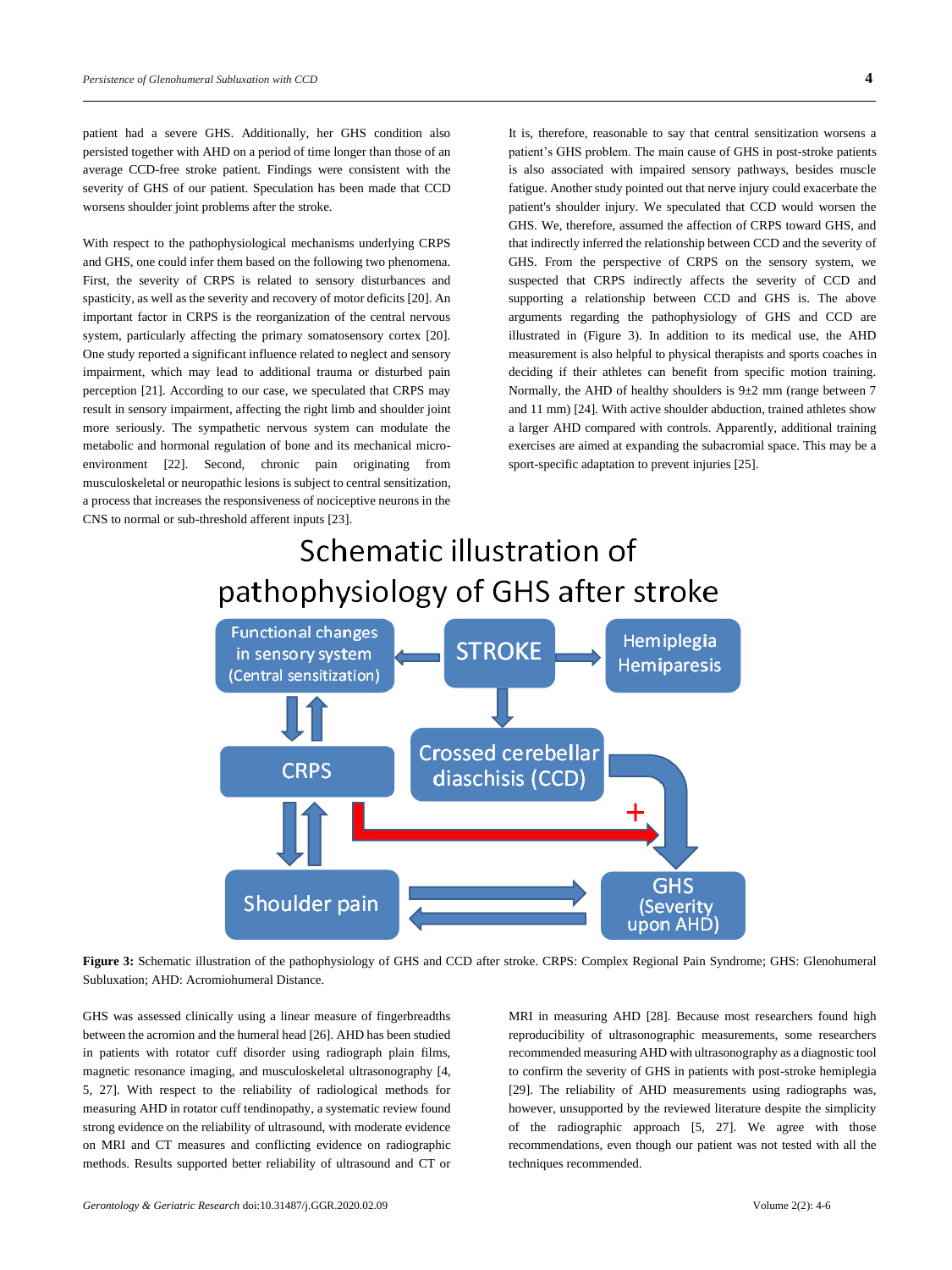The limitations of our case report are described below. First, we did not use ultrasonography as a measurement. Second, we found the AHD of 19.6 to 21.6 mm when GHS was incorporating with a CCD. For comparison, we had no such length data in patients with GHS but without CCD. Third, this is a single case report. Our results cannot be safely extended to other patients in a similar condition.

### **Conclusion**

Together with persisted CCD, a persisted GHS was correlated with a prolonged CCD, which was assumed to be one sign of motor deficits associated with the development of CCD. We concluded that CCD has a strong relationship with and exacerbates GHS. The AHD measurement of our patient with both CCD was greater than those of the general CCDfree stroke patients. Such larger AHD measurement was consistent with a more serious condition of CCD. Therefore, CCD could have worsened GHS. Our case also indicated the importance of the spino-reticulothalamic pathway, which goes upward ipsilaterally to the thalamus.

#### **Acknowledgements**

The authors would like to thank the patient who participated in this report.

#### **Conflicts of Interest**

None.

### **Funding**

None.

**REFERENCES** 

- 1. Vuagnat H, Chantraine A (2003) Shoulder pain in hemiplegia revisited: Contribution of functional electrical stimulation and other therapies. *J Rehabil Med* 35: 49-54. [\[Crossref\]](https://pubmed.ncbi.nlm.nih.gov/12691333/)
- 2. Jeon S, Kim Y, Jung K, Chung Y (2017) The effects of electromyography-triggered electrical stimulation on shoulder subluxation, muscle activation, pain, and function in persons with stroke: A pilot study. *NeuroRehabil* 40: 69-75. [\[Crossref\]](https://pubmed.ncbi.nlm.nih.gov/27792019/)
- 3. Comley White N, Mudzi W, Musenge E (2018) Effects of shoulder strapping in patients with stroke: A randomised control trial. *S Afr J Physiother* 74: 430. [\[Crossref\]](https://pubmed.ncbi.nlm.nih.gov/30214946/)
- 4. Yang C, Chen P, Du W, Chen Q, Yang H et al. (2018) Musculoskeletal ultrasonography assessment of functional magnetic stimulation on the effect of glenohumeral subluxation in acute poststroke hemiplegic patients. *BioMed Res Int* 2018: 6085961. [\[Crossref\]](https://pubmed.ncbi.nlm.nih.gov/30065941/)
- 5. Karaahmet OZ, Gurcay E, Unal ZK, Cankurtaran D, Cakci A (2019) Effects of functional electrical stimulation-cycling on shoulder pain and subluxation in patients with acute-subacute stroke: a pilot study. *Int J Rehabil Res* 42: 36-40. [\[Crossref\]](https://pubmed.ncbi.nlm.nih.gov/30234733/)
- 6. Sommer WH, Bollwein C, Thierfelder KM, Baumann A, Janssen H et al. (2016) Crossed cerebellar diaschisis in patients with acute middle cerebral artery infarction: occurrence and perfusion characteristics. *J Cereb Blood Flow Metab* 36: 743-754. [\[Crossref\]](https://pubmed.ncbi.nlm.nih.gov/26661242/)
- 7. Infeld B, Davis SM, Lichtenstein M, Mitchell PJ, Hopper JL (1995) Crossed cerebellar diaschisis and brain recovery after stroke. *Stroke* 26: 90-95. [\[Crossref\]](https://pubmed.ncbi.nlm.nih.gov/7839405/)
- 8. Berker E, Smith A (1988) Diaschisis, site, time and other factors in raven performances of adults with focal cerebral lesions. *Int J Neurosci*  38: 267-285. [\[Crossref\]](https://pubmed.ncbi.nlm.nih.gov/3286556/)
- 9. Bohnen NI, Beran Koehn M, Mullan B, Fulgham JR (1998) Crossed cerebro-cellular diaschisis in a patients with melas with aphasia but without hemiparesis. *Int J Neurosci* 93: 181-184. [\[Crossref\]](https://pubmed.ncbi.nlm.nih.gov/9639234/)
- 10. Chang CC, Ku CH, Chang ST (2017) Postural asymmetry correlated with lateralization of cerebellar perfusion in persons with chronic stroke: A role of crossed cerebellar diaschisis in left side. *Brain Inj* 31: 90-97. [\[Crossref\]](https://pubmed.ncbi.nlm.nih.gov/27830942/)
- 11. He HC, Hsu MC, Hsu CS, Cheng YY, Chang ST (2018) Bidirectionality of the dentato-rubro-thalamo-cortical tract allows concurrent hypoperfusion in ipsilateral cerebellum and contralateral cerebral hemisphere: a case report. *Medicine* 97: e12590. [\[Crossref\]](https://pubmed.ncbi.nlm.nih.gov/30290625/)
- 12. Kim JS, Kim SH, Lim SH, Im S, Hong BY et al. (2019) Degeneration of the inferior cerebellar peduncle after middle cerebral artery stroke: another perspective on crossed cerebellar diaschisis. *Stroke* 50: 2700- 2707. [\[Crossref\]](https://pubmed.ncbi.nlm.nih.gov/31446886/)
- 13. Hall J, Dudgeon B, Guthrie M (1995) Validity of clinical measures of shoulder subluxation in adults with poststroke hemiplegia. *Am J Occup Ther* 49: 526-533. [\[Crossref\]](https://pubmed.ncbi.nlm.nih.gov/7645665/)
- 14. Żyluk A, Puchalski P (2018) Effectiveness of complex regional pain syndrome treatment: A systematic review. *Neurol Neurochir Pol* 52: 326-333. [\[Crossref\]](https://pubmed.ncbi.nlm.nih.gov/29559178/)
- 15. Di Pietro F, McAuley JH, Parkitny L, Lotze M, Wand BM et al. (2013) Primary somatosensory cortex function in complex regional pain syndrome: a systematic review and meta-analysis. *J Pain* 14: 1001- 1018. [\[Crossref\]](https://pubmed.ncbi.nlm.nih.gov/23726046/)
- 16. Fukumoto M, Ushida T, Zinchuk VS, Yamamoto H, Yoshida S (1999) Contralateral thalamic perfusion in patients with reflex sympathetic dystrophy syndrome. *Lancet* 354: 1790-1791. [\[Crossref\]](https://pubmed.ncbi.nlm.nih.gov/10577646/)
- 17. Lai MH, Wang TY, Chang CC, Li TY, Chang ST (2008) Cerebellar diaschisis and contralateral thalamus hyperperfusion in a stroke patient with complex regional pain syndrome. *J Clin Neurosci* 15: 1166-1168. [\[Crossref\]](https://pubmed.ncbi.nlm.nih.gov/18707887/)
- 18. Serrati C, Marchal G, Rioux P, Viader F, Petit Taboué MC et al. (1994) Contralateral cerebellar hypometabolism: a predictor for stroke outcome? *J Neurol Neurosurg Psychiatry* 57: 174-179. [\[Crossref\]](https://pubmed.ncbi.nlm.nih.gov/8126499/)
- 19. Kim Y, Lim SH, Park GY (2019) Crossed cerebellar diaschisis has an adverse effect on functional outcome in the subacute rehabilitation phase of stroke: a case-control study. *Arch Phys Med Rehabil* 100: 1308-1316. [\[Crossref\]](https://pubmed.ncbi.nlm.nih.gov/30876843/)
- 20. Pertoldi S, Di Benedetto P (2005) Shoulder-hand syndrome after stroke. A complex regional pain syndrome. *Eura Medicophys* 41: 283- 292. [\[Crossref\]](https://pubmed.ncbi.nlm.nih.gov/16474282/)
- 21. Lumley MA, Cohen JL, Borszcz GS, Cano A, Radcliffe AM et al. (2011) Pain and emotion: a biopsychosocial review of recent research. *J Clin Psychol* 67: 942-968. [\[Crossref\]](https://pubmed.ncbi.nlm.nih.gov/21647882/)
- 22. Marenzana M, Chenu C (2008) Sympathetic nervous system and bone adaptive response to its mechanical environment. *J Musculoskelet Neuronal Interact* 8: 111-120. [\[Crossref\]](https://pubmed.ncbi.nlm.nih.gov/18622080/)
- 23. Watson JC, Sandroni P (2016) Central neuropathic pain syndromes. *Mayo Clin Proc* 91: 372-385. [\[Crossref\]](https://pubmed.ncbi.nlm.nih.gov/26944242/)